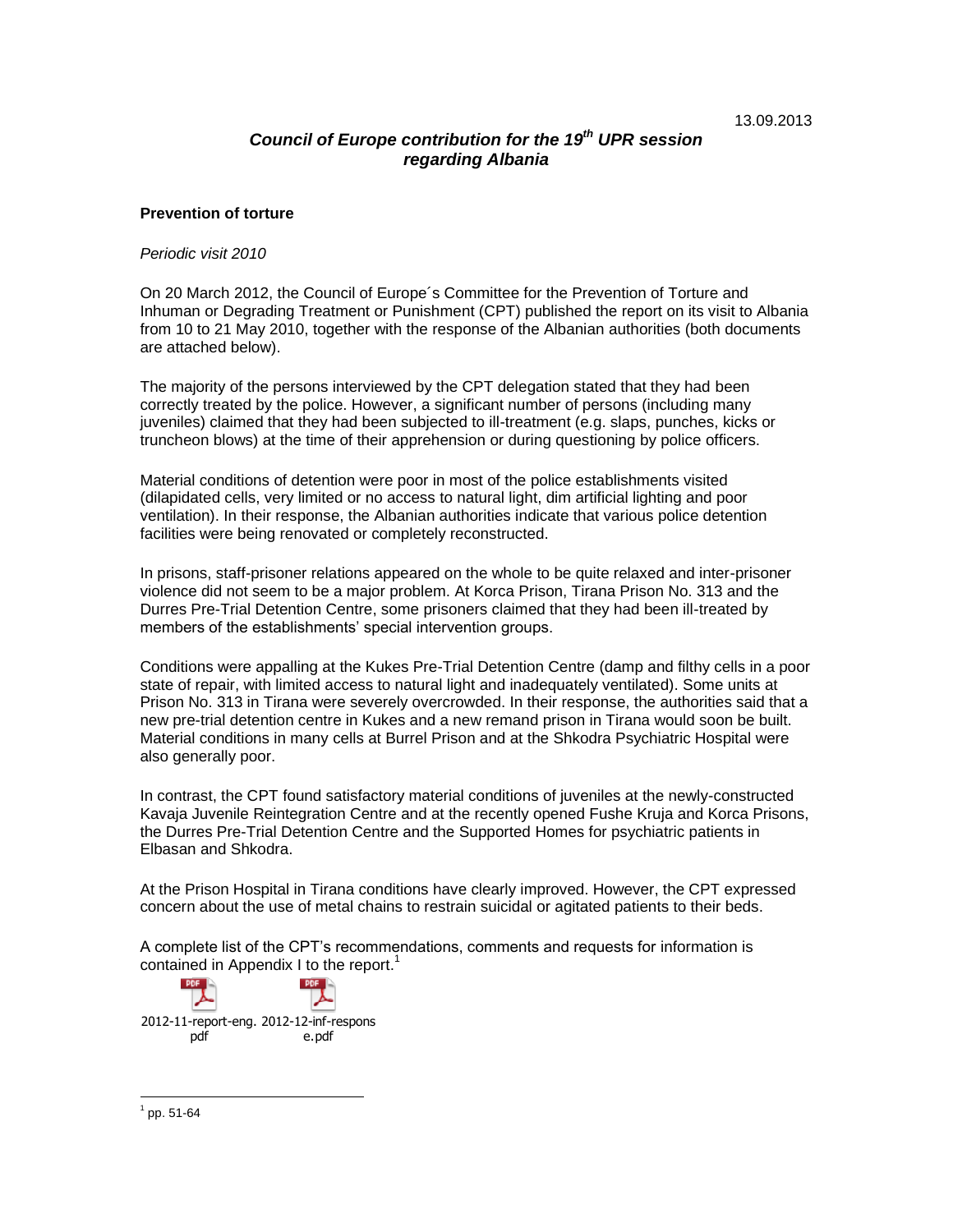#### *Ad hoc visit 2011*

A delegation of the CPT completed a three-day *ad hoc* visit to Albania from 30 January to 3 February 2011. The main objective of the visit was to examine the treatment of persons who had been taken into custody in the context of disturbances that had occurred on 21 January 2011 in Tirana. For this purpose, the delegation interviewed in private virtually all the persons still in detention (some 35 in total) and examined relevant records at Tirana Prisons Nos. 302 and 313 and at several police establishments in Tirana (Police Directorate General, Police Stations Nos. 1 and 2).

The Albanian Government has not yet authorised the publication of the report on the CPT's visit in 2011.

## **Council of Europe Commissioner for Human Rights**

### *Human rights aspect of the events of 21 January 2011 in Tirana*

On 22 February 2011, the Commissioner for Human Rights, Thomas Hammarberg, released the [report](https://wcd.coe.int/ViewDoc.jsp?id=1909623) on his visit to Albania from 13 to 15 February 2011. The aim of the visit was to assess the human rights aspects of the events of 21 January 2011 in Tirana where four demonstrators were shot dead and a number of policemen and demonstrators were injured. $2^2$ 

The Commissioner's report focuses on the following selected human rights issues:

- Events of 21 January 2011 $3$
- Crowd control measure<sup>4</sup>
- Investigations<sup>5</sup>

The Commissioner provides specific conclusions and recommendations in Part V of his report.<sup>6</sup>

Upon releasing his report Thomas Hammarberg said that "there is a need for a thorough, impartial and credible investigation into the human rights violations which took place in Tirana on 21 January". "It is necessary that those responsible for these violent acts be held to account. This is crucial both to establish justice and to prevent violence in connection with demonstrations and political protests in the future", the Commissioner stated.

He welcomed the fact that the major political groupings had told him that the responsibility for the investigations should rest with the Office of the General Prosecutor. However, he regretted that there had been critical public statements against the Prosecutor.

"The deep political polarisation makes the task of the Office of the General Prosecutor particularly delicate and difficult. It is crucial that everyone avoids interfering in the ongoing investigations and that the relevant authorities, including the police, co-operate fully and promptly with the Office", the Commissioner concluded.

He also noted that technical assistance so far provided by the US authorities to the General Prosecutor's Office appeared to have been of considerable value. He suggested in his report that the international community continues to respond positively to requests for assistance in this context.

<sup>&</sup>lt;sup>2</sup>A summary of the report appears on p. 1.<br><sup>3</sup> name for 14

paras. 6-14. 4

paras. 15-20. 5

paras. 21-28. 6

paras. 29-32.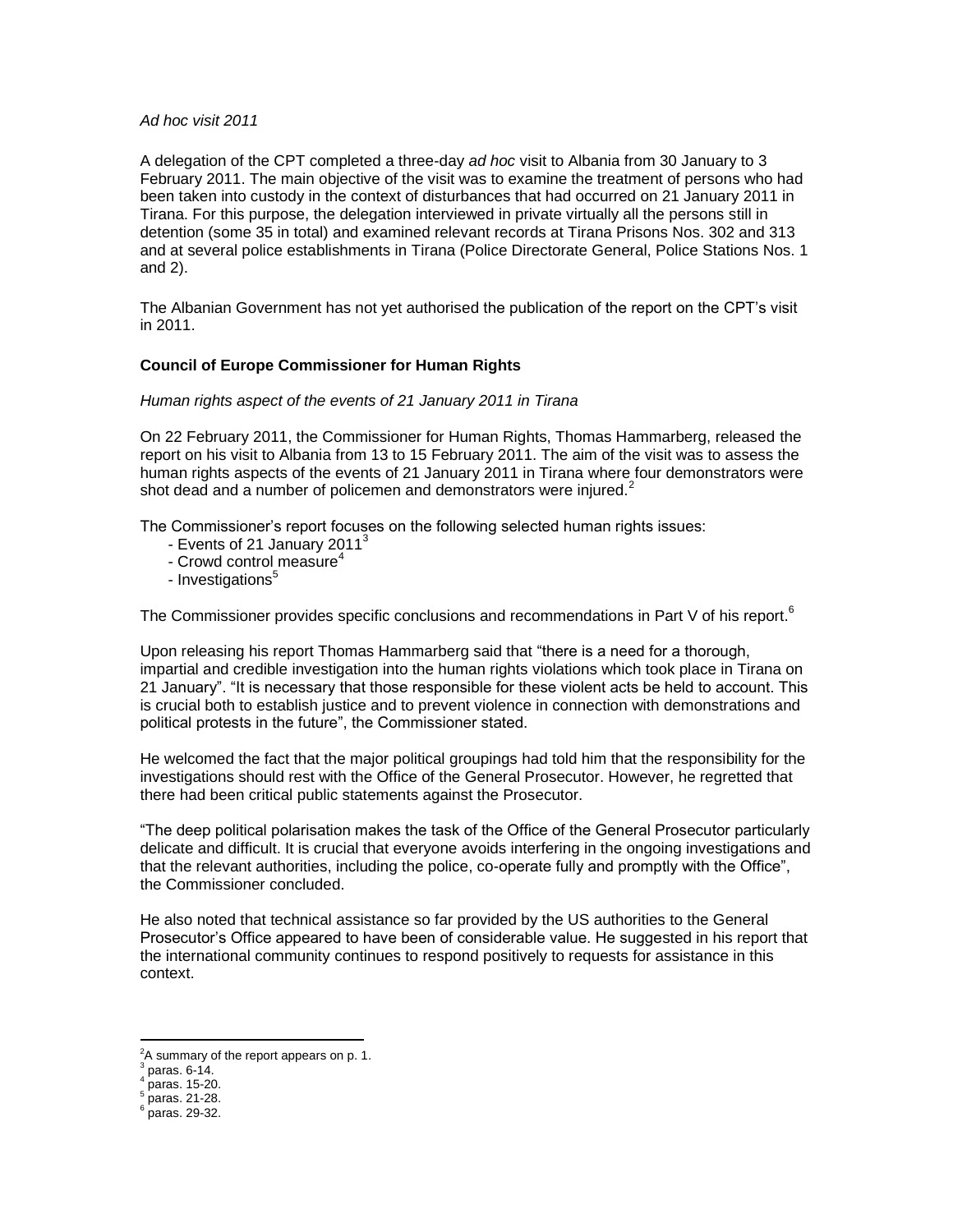On 21 January 2013 the Commissioner issued a press release urging quicker progress to establish the truth on 2011 events. He remained very concerned at the fact that a number of the persons responsible for these violent acts and human rights violations have not yet been held to account.

He urged the Albanian government to proceed to the completion of a thorough, impartial and credible investigation and fair judicial proceedings, thus giving a clear signal that impunity for serious human rights violations is not acceptable.

The Commissioner's report on his visit to Albania in 2011 and the link to his Press Release issued in 2013 appear below.



[http://www.coe.int/t/commissioner/News/2013/130121Commissioner-urges-quicker-progress-to](http://www.coe.int/t/commissioner/News/2013/130121Commissioner-urges-quicker-progress-to-establish-the-truth-on-2011-events_en.asp)[establish-the-truth-on-2011-events\\_en.asp](http://www.coe.int/t/commissioner/News/2013/130121Commissioner-urges-quicker-progress-to-establish-the-truth-on-2011-events_en.asp)

### *Access to justice*

On 6 November 2012, the Commissioner for Human Rights, Nils Muižnieks, published his letter addressed to the Minister of Justice of Albania, Mr Eduard Halimi. The Commissioner said that "in spite of recent legislative steps aimed at improving the free legal aid system in Albania, concerns remain about its compatibility with the Council of Europe standards in this field". The Commissioner is concerned by the low rate of approved requests for free legal aid by the State Commission for Legal Aid. He stressed that the procedure to obtain free legal aid should be simplified as regards applicants who are not social care beneficiaries so as to enable them to fully enjoy their right of access to justice. The Commissioner urged the authorities to provide adequate financial resources for awareness-raising campaigns about availability of free legal aid.

Another issue of concern is the complicated process of selection of legal aid lawyers. "Very restrictive selection criteria limit the number of lawyers, which is currently inadequate to ensure appropriate legal aid. Transparency in the selection process should be enhanced and lawyers' fees should not be excessive in order to facilitate effective access to courts by persons who are in economically weak situation".

Commissioner Muižnieks also sees the current system of court fees in civil proceedings as a potential obstacle to accessing justice. "Having to pay in advance 3% of the value of a claim in civil disputes and 3% of the value adjudicated by a court to have a judgment enforced could be a disproportionate measure which excessively limits access to courts. Due to this system some persons have been prevented from pursuing their rights in civil proceedings because of economic difficulties."

"Access to justice and a fair hearing are an essential feature of any democratic society. The Albanian authorities should ensure that the country's system of legal aid and legal advice effectively helps people in a fragile economic or social situation to enjoy their human rights."

The Commissioner's letter to the Albanian Minister of Justice and the Minister's reply are attached below.



CHR.letter.pdf CHR.reply.pdf

**PDF**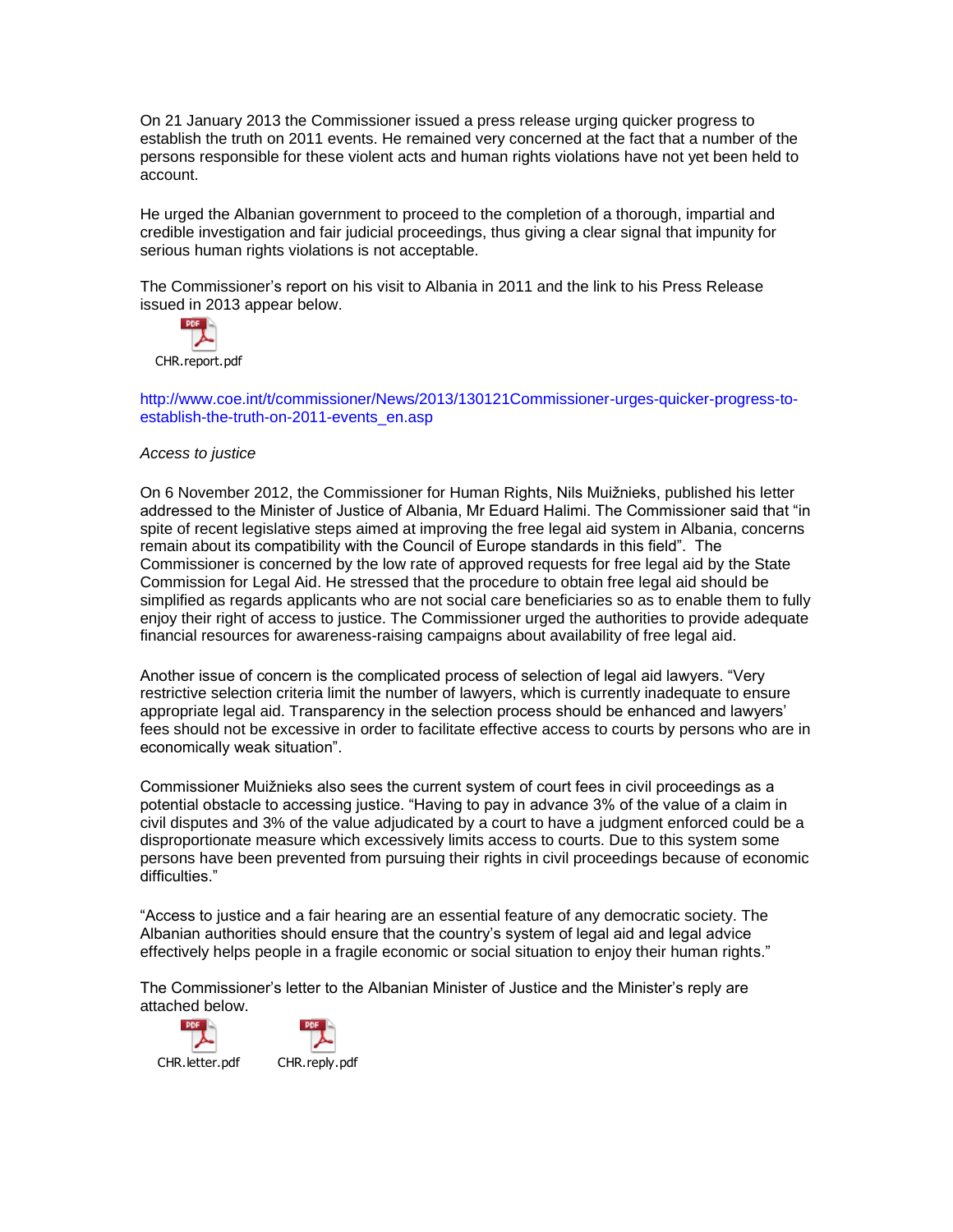# **Fighting corruption**

On 27 June 2013, the Council of Europe's Group of States against Corruption (GRECO) published its third round compliance report on Albania. The report is attached below.<sup>7</sup> GRECO concludes that Albania has implemented satisfactorily all of the twelve recommendations contained in the third Round evaluation eeport.<sup>8</sup>



GrecoRC3(2013)7\_S econd\_Albania\_EN.pd

# **Execution of judgments and decisions of the European Court of Human Rights**

At 31 December 2012, there were 29 cases against Albania pending before the Council of Europe Committee of Ministers for supervision of their execution. 17 of these cases were "leading cases", i.e. raising a new structural/general problem and requiring the adoption of general measures. The main cases or groups of cases revealing such structural problems are listed below:

- Unfair criminal proceedings *Caka v. Albania, (group of cases)* application No. 44023/02, judgment final on 08/03/2010
- Various structural problems linked to the restitution of properties nationalized under former communist regime - *Driza v. Albania (group of cases), application No. 33771/02, judgment final on 02/06/2008*
- Poor detention conditions in prison an unlawful detention *Dybeku v. Albania (group of cases), application No. 41153/06, judgment final on 02/06/2008*

The document attached presents a brief description of the violations and the latest detailed decisions taken by the Committee of Ministers and the responses given thereto by the respondent state.



judgments decisions.d

# **Fight against racism and intolerance**

On 2 March 2010, the European Commission against Racism and Intolerance (ECRI) published its fourth report on Albania.<sup>9</sup> ECRI's Chair, Nils Muiznieks, said that, while there had been improvements in certain areas, some issues gave rise to concern, such as the low awareness of discrimination, the social and economic difficulties faced by Roma and Egyptians and the lack of an independent system for the investigation of allegations of ill treatment by the police.

Awareness of discrimination remains, on the whole, low. Many consider that this phenomenon does not exist in Albanian society because the law provides that all citizens are equal. Progress towards the adoption of comprehensive antidiscrimination legislation covering fields such as housing, health care and access to public services has been slow. There is no body in Albania that has express responsibility for combating racial discrimination. In addition, a coherent system for collecting data on the situation of minority groups remains to be established.

 $\overline{a}$  $7$  Conclusions appear in section III of the report, paras 30-34.

<sup>&</sup>lt;sup>8</sup> Conclusions appear in section III of the report, paras. 30-34.

<sup>&</sup>lt;sup>9</sup> A summary of the report can be found on pp. 7-9.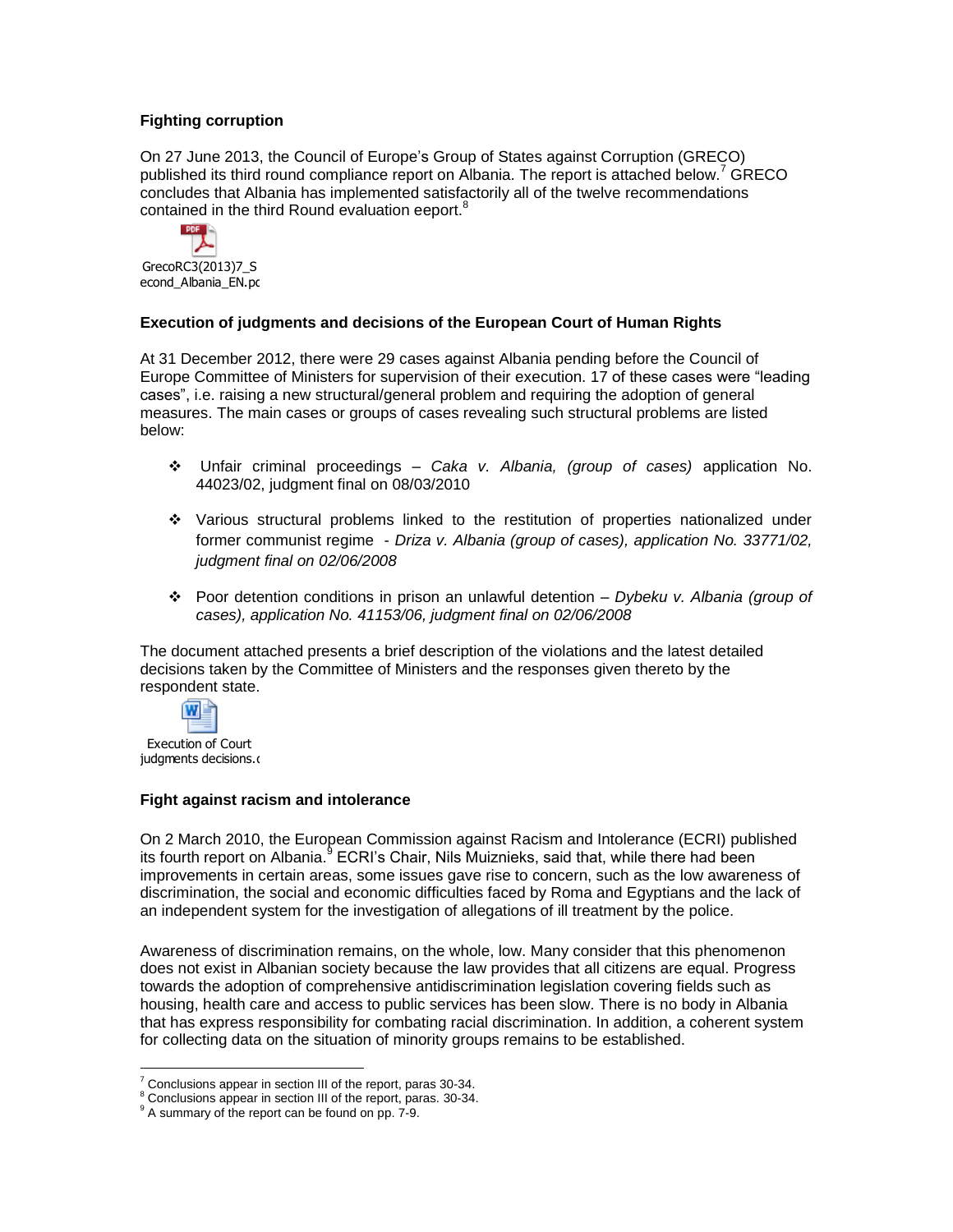Roma and Egyptians continue to face serious social and economic difficulties, with higher unemployment rates than the rest of the population and extremely precarious living conditions. There is a disproportionately high drop-out rate among school children of these communities, which increases their vulnerability to trafficking. Evictions of Roma families from their homes, without their having been offered adequate alternative housing, continue to be reported. In addition, the indifference of some politicians to these issues – especially at local level – exacerbates the marginalisation of these communities and hinders the resolution of their everyday problems.

Although the State Committee for Minorities has gained experience, there are still issues with its effectiveness and the fact that not all minority groups are represented on it. Asylum procedures need to be put in place and there is still no independent system for the investigation of allegations of ill treatment by the police.

The report contains findings and recommendations regarding the following issues:

- Existence and implementation of legal provisions<sup>10</sup>
- Discrimination in various fields, including housing, education, employment and health<sup>11</sup>
- Racist violence<sup>12</sup>
- Racism in public discourse $^{13}$
- Vulnerable/target groups, including Roma, Albanian Egyptians, Greek, Macedonian,

Serbo-Montenegrin and Vlach/Aromanian minorities, Bosnia community, migrants refugees and asylum seekers<sup>14</sup>

- Marginalisation and neglect of Roma and Egyptians<sup>15</sup>
- Participation of minorities in public life<sup>16</sup>
- Trafficking of Roma and Egyptian children<sup>17</sup>
- Conduct of law enforcement officials<sup>18</sup>
- Monitoring of racism and racial discrimination<sup>19</sup>

The following three recommendations were selected for priority implementation to be revisited two years later:

- Introduce comprehensive civil and administrative legislation against direct and indirect discrimination;
- Set clear targets and evaluate the progress made in ensuring Roma access to decent accommodation;
- Provide Roma children with Albanian-language support before they enter primary school.

Subsequently, on 19 February 2013 ECRI published conclusions on the implementation of these recommendations for which priority follow-up was requested.

ECRI's report on Albania and the conclusions on the implementation of the recommendations subject to interim follow-up are attached below.



ALB-CbC-IV-2010-00 ALB-IFU-IV-2013-00 1- ReportENG.pdf 3-FollowupENG.pdf

 $10$  paras. 1-41.

PDF

- $^{11}$  paras. 42-74.  $12$  paras. 75-76.
- $13$  paras. 77-82.
- <sup>14</sup> paras. 83-112.
- $15$  paras. 113-119.
- $16$  paras. 120-130.
- <sup>17</sup> paras. 131-134.
- <sup>18</sup> paras. 135-140.
- <sup>19</sup> paras. 141-145.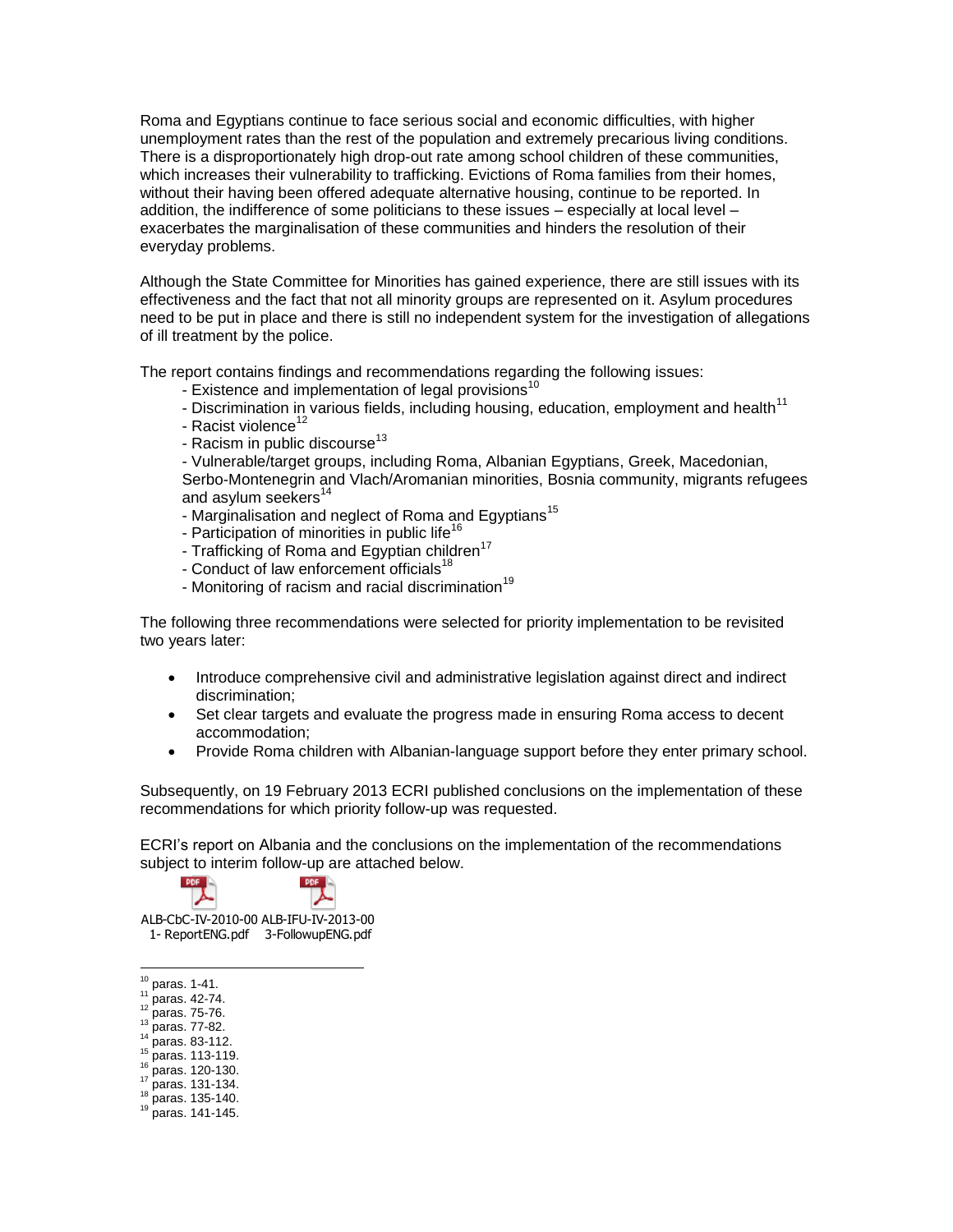# **Protection of minorities**

On 23 November 2011, the Council of Europe's Advisory Committee on the Framework Convention for the Protection of National Minorities published its third Opinion [on A](http://www.coe.int/t/dghl/monitoring/minorities/3_FCNMdocs/PDF_3rd_OP_CzechRepublic_en.pdf)lbania<sup>20</sup>, together with the Government's comments. In addition to the measures to be taken to implement the detailed recommendations contained in Sections  $I^{21}$  and  $II^{22}$  of the Opinion, the Advisory Committee identified the following issues:

# Issues for immediate action $^{23}$

- $\triangleright$  Consider adopting comprehensive legislation on national minorities to fill in the identified legal gaps and to clarify State policy towards minorities; ensure that implementation of the existing and future legislation on national minorities is in line with the provisions of the Framework Convention;
- $\triangleright$  Process the census data in strict conformity with the principle of self-identification; ensure that appropriate procedures are in place for future censuses, as well as other forms of data collection, in order to provide reliable data on the situation of persons belonging to national minorities, disaggregated by age, gender and geographical distribution, in all relevant fields, in line with the principles of free self-identification and internationally recognised data collection and protection standards;
- $\triangleright$  Intensify the dialogue with persons belonging to national minorities on the opportunities for teaching of and in minority languages and, where appropriate, take the necessary steps to address any shortcomings;
- $\triangleright$  Ensure that sufficient resources are available for the effective implementation of the National Action Plan 2010-2015 for the Decade of Roma Inclusion; involve effectively Roma in the design, implementation, monitoring and evaluation of the various measures taken by the different authorities to implement activities in the priority areas of education, employment, health, and housing in the framework of this Action Plan.

# Further recommendations $^{24}$

- $\triangleright$  Ensure that the Office of the Commissioner for Protection from Discrimination, the Office of the People's Advocate and the Office for the National Co-ordinator for the Fight against Trafficking in Human Beings are granted all the support they require in order to continue carrying out their roles effectively;
- $\triangleright$  Investigate vigorously offences committed with racial or xenophobic motives and sanction the perpetrators when the facts are established; provide appropriate assistance to victims of hate crimes;
- $\triangleright$  Step up efforts to support initiatives aimed at protecting, preserving and developing the cultural identity and language of minorities;
- $\triangleright$  Intensify awareness-raising measures for law enforcement officials on human rights standards, including on the rights of persons belonging to national minorities; ensure the full enforcement of the Discipline Rules and Regulations of the State Police;
- $\triangleright$  Ensure and promote access of persons belonging to national minorities, including numerically smaller groups, to radio and television programmes in their language;
- $\triangleright$  Review the current arrangements for the use of minority languages in relations with the administrative authorities and the use of bilingual signs and place-names in minority languages:
- $\triangleright$  Review the legislative arrangements in order to establish a full and effective dialogue with organisations representing the various minorities; consult them on issues concerning national minorities.

 $^{20}$  A summary of the report can be found on pp. 1-2.

 $^{21}$  paras. 6-26.

<sup>22</sup> paras. 27-187.

<sup>&</sup>lt;sup>23</sup> The recommendations below are listed in the order of the corresponding articles of the Framework Convention.

<sup>24</sup> *Idem.*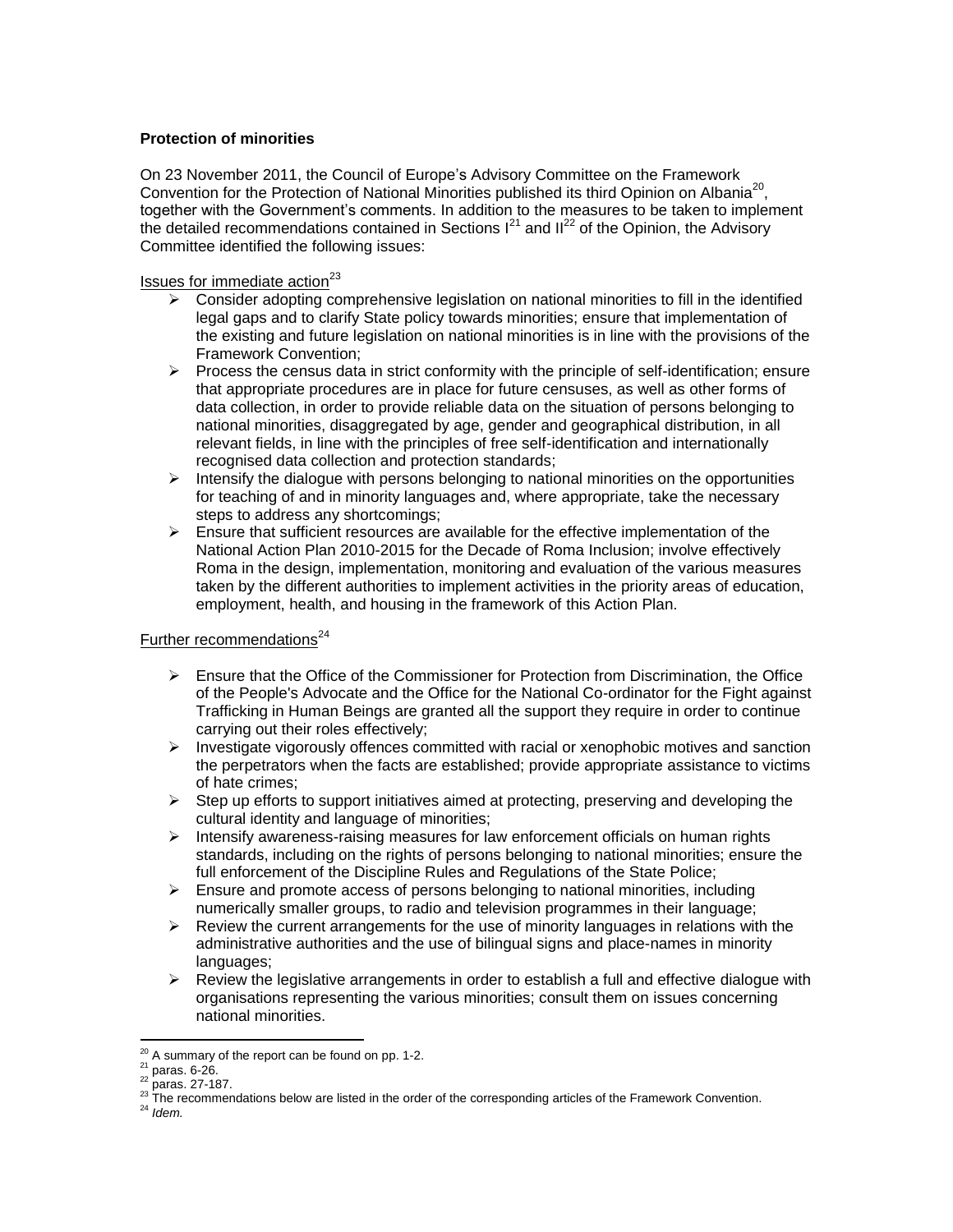The Advisory Committee's Opinion [on A](http://www.coe.int/t/dghl/monitoring/minorities/3_FCNMdocs/PDF_3rd_OP_CzechRepublic_en.pdf)lbania and the Government's comments are attached below. However, these documents have not yet been examined by the Committee of Ministers who, after having examined the documents, will adopt a resolution on the protection of national minorities in Albania. The Committee of Ministers' resolution will be based on the concluding remarks, contained in Section  $III^{25}$  of the Advisory Committee's Opinion.



## *European Charter for Regional or Minority Languages*

Albania has neither signed nor ratified the European Charter for Regional or Minority Languages. Thus, the country is not yet covered by the monitoring carried out by the Committee of Independent Experts under the Charter.

# **Action against trafficking in human beings**

On 2 December 2011, the Council of Europe's Group of Experts on Action against Trafficking in Human Beings (GRETA) published its first evaluation report on Albania<sup>26</sup>, together with the final comments of the Albanian Government. Both documents are contained in the attachment below.

In its report, GRETA notes the significant measures taken by the Albanian authorities to prevent and combat trafficking in human beings. These measures have included the setting up the Office of the National Co-ordinator for the fight against trafficking and the establishment of a national referral mechanism for the identification of and assistance to victims of trafficking.

However, GRETA considers that the Albanian authorities should pay increased attention to the problem of trafficking within Albania, which is reportedly on the increase. More research is needed to shed light on this issue and to inform future policy measures.

Whilst there have been numerous awareness raising campaigns, GRETA considers that more should be done to combat stereotypes and prejudices towards marginalised groups, which foster trafficking and prevent the reintegration of victims. GRETA also urges the Albanian authorities to step up action geared to fostering access to education and jobs for members of groups vulnerable to trafficking.

In the area of assistance to victims, GRETA urges the Albanian authorities to ensure that all assistance measures provided for by law are guaranteed in practice, by providing adequate financing to non-governmental organisations acting as service providers. Particular attention should also be paid to improving co-operation with destination countries regarding the repatriation of victims.

In addition, GRETA urges the Albanian authorities to reinforce measures for protecting victims of trafficking, with due regard to the special situation of child victims, regardless of whether they have agreed to participate in judicial proceedings. Further, GRETA considers that the authorities should take steps to ensure that the legislation related to the confiscation of proceeds from trafficking offences is enforced, and that victims of trafficking can effectively exercise their right to compensation.

 $\overline{a}$ <sup>25</sup> paras. 188-205.

 $26$  A summary of the report can be found on pp. 7-8.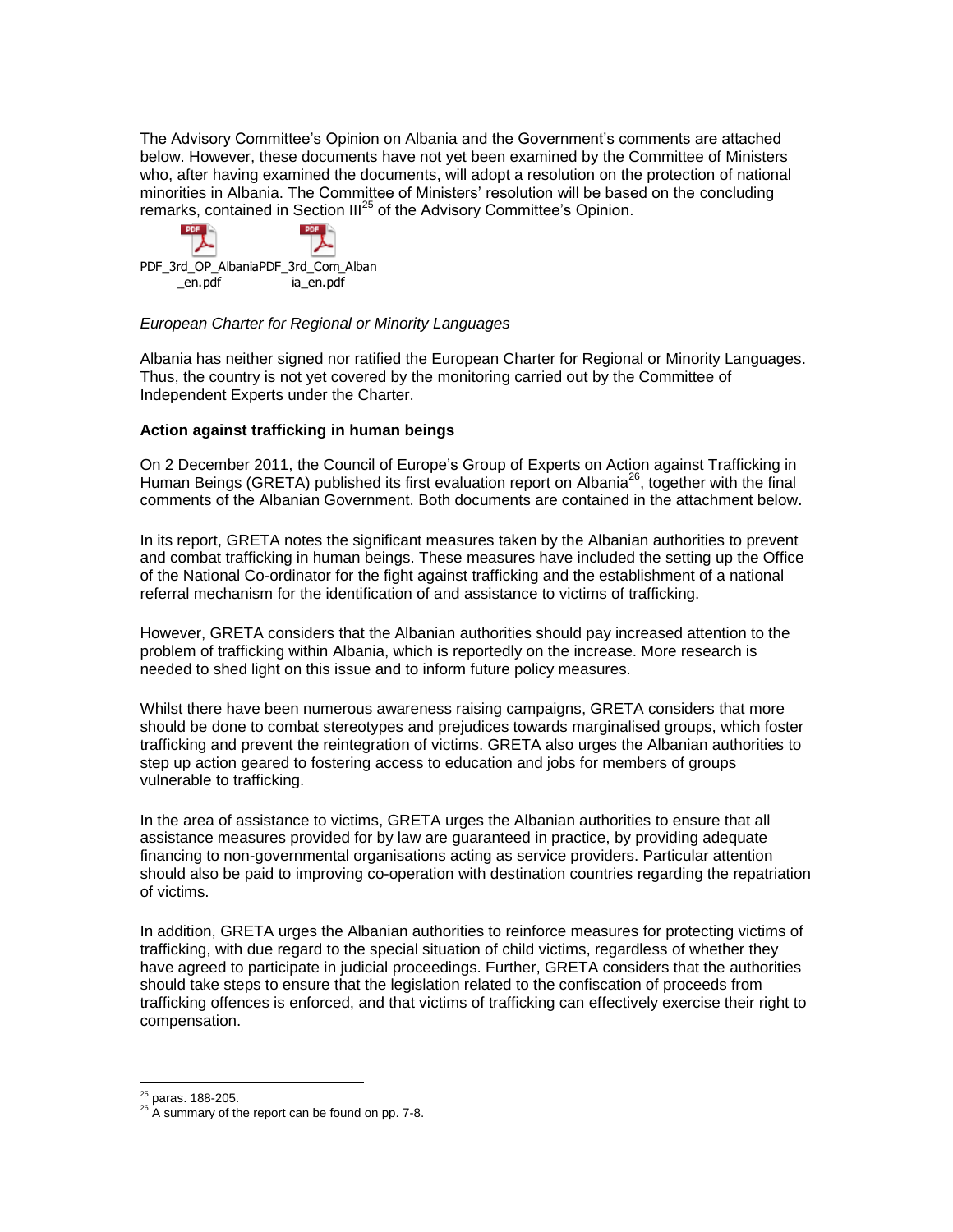In its report, GRETA provides concluding remarks<sup>27</sup> as well as a complete list of proposals to the Albania authorities.<sup>28</sup>



## **Preventing and combating violence against women and domestic violence**

Albania has ratified the Council of Europe Convention on Preventing and Combating Violence against Women and Domestic Violence. Albania will be covered by the monitoring procedure to be carried out once the Convention will enter into force.

## **European Commission for Democracy through Law (Venice Commission)**

The Venice Commission has adopted a number of opinions on draft laws and on the constitutional situation in Albania. A list of adopted opinions, with hyperlinks to the texts, appears in the attachment below.



## **Social and economic rights**

Albania ratified the Revised European Social Charter on 14/11/2002 and has accepted 64 of the Revised Charter's 98 paragraphs.

It has not yet signed the Additional Protocol providing for a system of collective complaints.

#### Cases of non-compliance

*Thematic Group 1 "Employment, training and equal opportunities"* 

►Article 1 - Right to work**-**Paragraph 1 - Policy of full employment The number of persons which have access to active labour market measures is too low. (Conclusions 2012, p. 5)

►Article 1 - Right to work-Paragraph 2 - Freely undertaken work (non-discrimination, prohibition of forced labour, other aspects)

It has not been established that the restrictions on access of foreign nationals to employment are not excessive.

(Conclusions 2012, p. 9)

►Article 1 - Right to work-Paragraph 3 - Free placement services It has not been established that free placement services operate in an efficient manner. (Conclusions 2012, p. 10)

 $\triangleright$  Article 24 – Right to protection in case of dismissal

 $^{27}$ pp. 40 - 41.

<sup>&</sup>lt;sup>28</sup>Appendix I.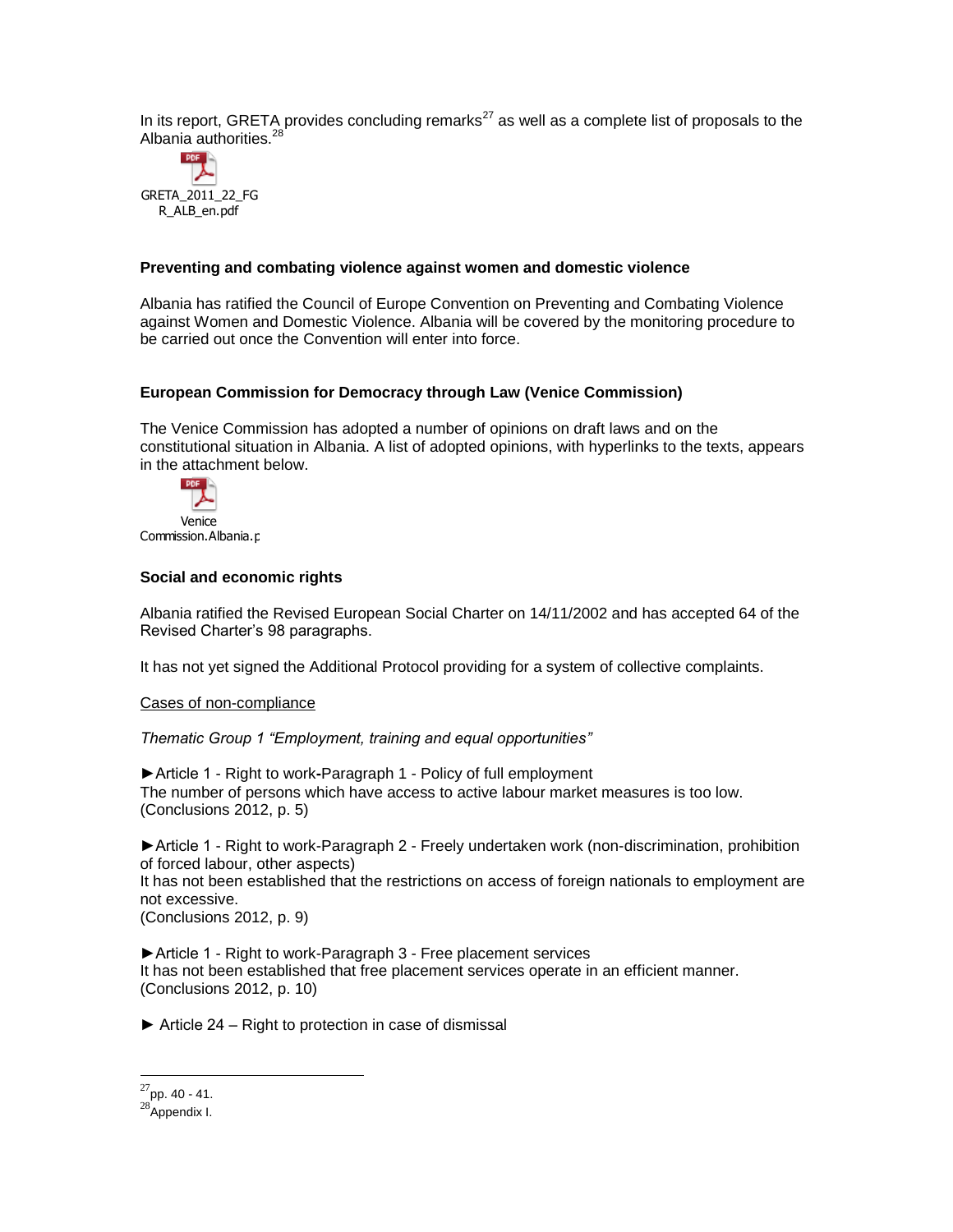It has not been established that the grounds for dismissal with notice that are considered as valid by legislation or domestic case law do not go beyond what is permitted by Article 24 of the Charter and the maximum compensation for unlawful termination of employment is inadequate and the legislation does not provide for the possibility of reinstatement in the private sector. (Conclusions 2012, p. 16)

► Article 25 - Right of workers to protection of their claims in the event of the insolvency of their employer

Workers claims are not effectively protected in case of insolvency of their employer under the privilege system alone.

(Conclusions 2012, p. 17)

*Thematic Group 2 "Health, social security and social protection"* 

► Article 3§1 – Right to safe and healthy working conditions - Safety and health regulations There is no clearly defined policy on occupational health and safety. (Conclusions 2009, p. 5)

► Article 3§2 – Right to safe and healthy working conditions - Enforcement of safety and health regulations

The self-employed are not covered by health and safety at work legislation. (Conclusions 2009, p. 6)

► Article 3§3 – Right to safe and healthy working conditions - Consultation with employers' and workers' organisations on safety and health issues There is no efficient labour inspection system. (Conclusions 2009, p. 7)

► Article11§1 – Right to protection of health - Removal of the causes of ill-health It has not been demonstrated that adequate measures have been taken to reduce the maternal mortality rate.

(Conclusions 2009, p. 10)

► Article 11§2 - Right to protection of health - Advisory and educational facilities

- It has not been demonstrated that other health issues than creating an environment conducive to promoting health are addressed at schools;

- it has not been demonstrated that pregnant women are entitled to free consultations and screenings; and

- it has not been demonstrated that medical examinations at schools are of sufficient frequency, the proportion of pupils covered is sufficient and that screening is free. (Conclusions 2009, p. 13)

*Thematic Group 3 "Labour rights"* 

► Article 2§1 – Right to just conditions of work – Reasonable working time Regulations permit weekly working time of more than 60 hours in various sectors of activity. (Conclusions 2010, p. 5)

 $\triangleright$  Article 2§2 – Right to just conditions of work – Public holiday with pay Work performed on a public holiday is not compensated at a sufficiently high level. (Conclusions 2010, p. 6)

► Article 2§3 – Right to just conditions of work - Annual holiday with pay Employees may relinquish annual leave in return for increased remuneration. (Conclusions 2010, p. 6)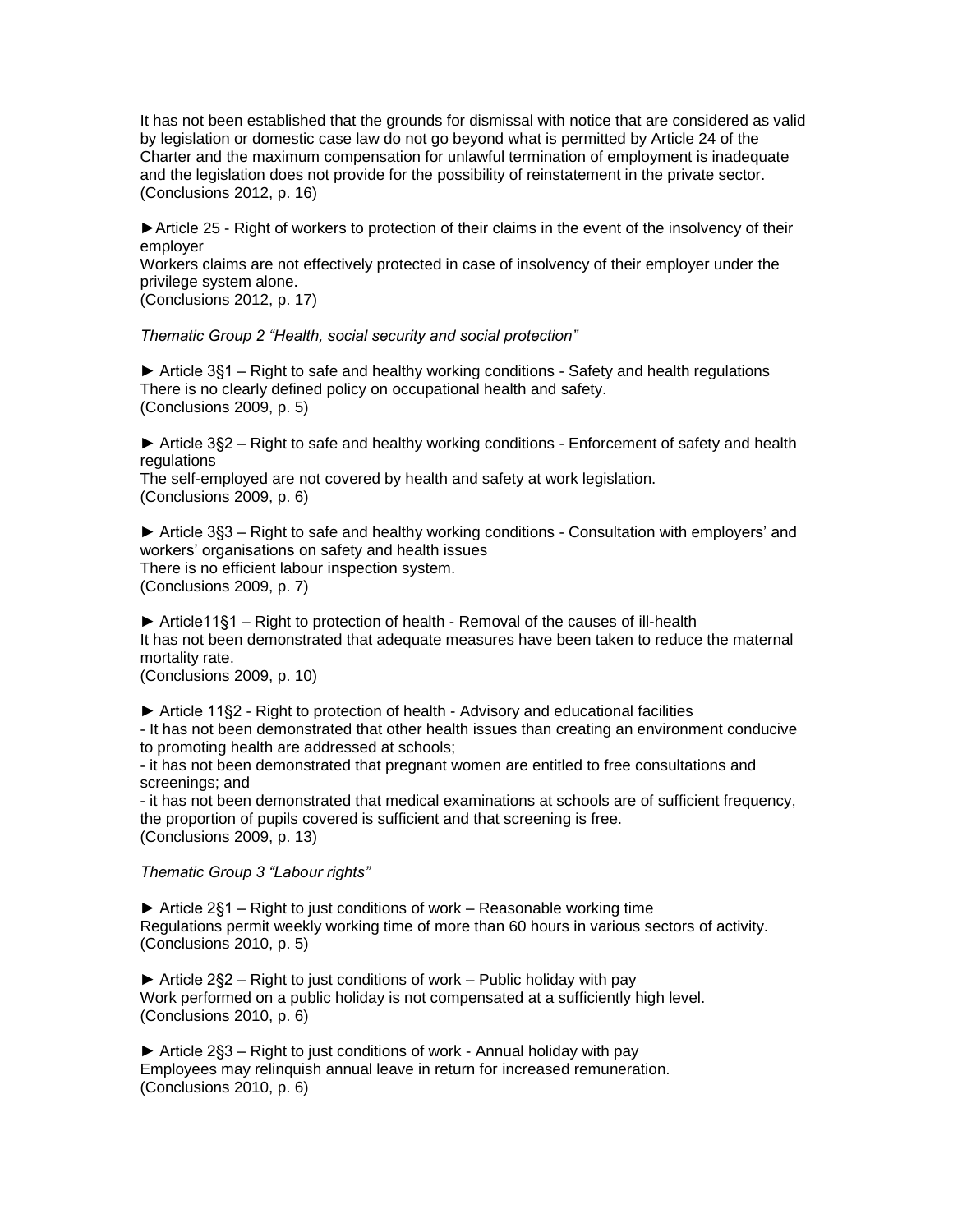► Article 2§4 –– Right to just conditions of work - Elimination of risks in dangerous or unhealthy occupations

There is no prevention policy for the risks in inherently dangerous or unhealthy occupations. Workers exposed to residual risks to health and safety cannot benefit from reduced working hours or additional paid holidays, or other sufficient compensation. (Conclusions 2010, p. 7)

► Article 2§5 – Right to just conditions of work – Weekly rest period This provision does not apply to the great majority of the workers concerned. (Conclusions 2010, p. 8)

 $\triangleright$  Article 4§1 – Right to a fair remuneration – Decent remuneration The minimum net wage is manifestly unfair. (Conclusions 2010, p. 9)

►Article 4§4 – Right to a fair remuneration - Reasonable notice of termination of employment Five days' notice is insufficient for workers with fewer than three months' service, even in the probationary period.

In the case of written agreement or a collective agreement, one month is not a sufficient period of notice for workers with five or more years' service. (Conclusions 2010, p. 12)

► Article 4§5 – Right to a fair remuneration - Limits to deduction from wages It has not been established that deductions from wages will not deprive workers and their dependents of their very means of subsistence. (Conclusions 2010, p. 12)

 $\triangleright$  Article 5 – Right to organise

Police personnel do not enjoy the right to form trade unions. It has not been established that the prohibition from enjoying the right to form a trade union was not applied to an excessively high proportion of senior civil servants. (Conclusions 2010, p. 15)

► Article 6§1 – Right to bargain collectively - Joint consultation

It has not been established that refusals of the representative status to trade unions are subject to judicial review.

It has not been established that consultation also takes place in the public sector. (Conclusions 2010, p. 16)

► Article 6§2 – Right to bargain collectively - Negotiation procedures It has not been established that civil servants are entitled to participate in the processes that result in the determination of the regulations applicable to them. (Conclusions 2010, p. 17)

► Article 6§3 – Right to bargain collectively - Conciliation and arbitration The circumstances in which recourse to compulsory arbitration is authorised go beyond the limits set out in Article G of the Revised Charter. (Conclusions 2010, p. 18)

► Article 6§4 – Right to bargain collectively - Collective action

- Civil servants are denied the right to strike;

- Employees in electricity and water supply services are denied the right to strike. (Conclusions 2010, p. 20)

► Article 22 – Right of workers to take part in the determination and improvement of working conditions and working environment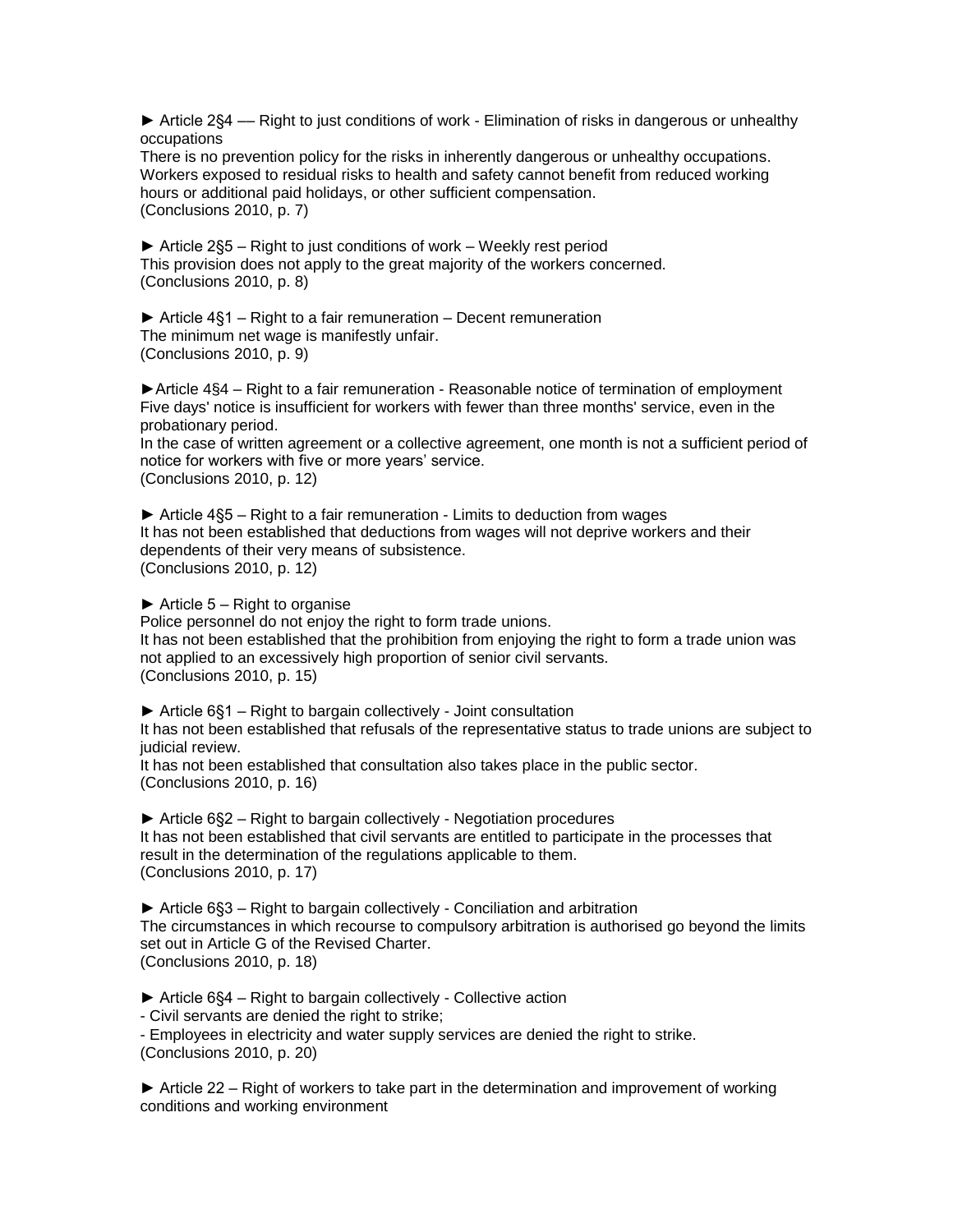Employees are not granted an effective right to participate in the decision-making process within the undertaking. (Conclusions 2010, p. 24)

 $\triangleright$  Article 26§2 - Right to dignity in the workplace – moral harassment It has not been established that effective protection of employees against any form of moral harassment is in place. (Conclusions 2010, p. 27)

► Article 28 - Right of workers' representatives to protection in the undertaking and facilities to be accorded to them Union representatives are protected against dismissal during the performance of their functions only until their mandate expires.

(Conclusions 2010, p. 28)

*Thematic Group 4 "Children, families, migrants"* 

► Article 7§1 - Right of children and young persons to protection - Prohibition of employment under the age of 15

The definition of light work authorised by legislation is not sufficiently precise as there is no definition of the types of work which may be considered light or a list of those which are not, and the prohibition of employment under the age of 15 is not guaranteed in practice. (Conclusions 2011, p. 7)

► Article 7§2 - Right of children and young persons to protection - Prohibition of employment under the age of 18 for dangerous or unhealthy activities The prohibition of employment under the age of 18 for dangerous or unhealthy activities is not guaranteed in practice.

(Conclusions 2011, p. 8)

► Article 7§3 - Right of children and young persons to protection - Prohibition of employment of children subject to compulsory education

The effective protection against work which would deprive children subject to compulsory schooling of the full benefit of their education is not guaranteed in practice. (Conclusions 2011, p. 9)

► Article 7§6 - Right of children and young persons to protection - Inclusion of time spent on vocational training in the normal working time It has not been established that the right to have time spent on vocational training considered to be working time and remunerated as such is guaranteed in practice.

(Conclusions 2011, p. 12)

► Article 7§7 –- Right of children and young persons to protection - Paid annual holidays It has not been established that young workers do not relinquish annual leave in return for increased remuneration. (Conclusions 2011, p. 12)

► Article 7§10 – Right of children and young persons to protection - Special protection against physical and moral dangers

- simple possession of child pornography is not a criminal offence;
- measures taken to combat trafficking in children are not sufficient;

 measures taken to assist and protect street children are not sufficient. (Conclusions 2011, p. 17)